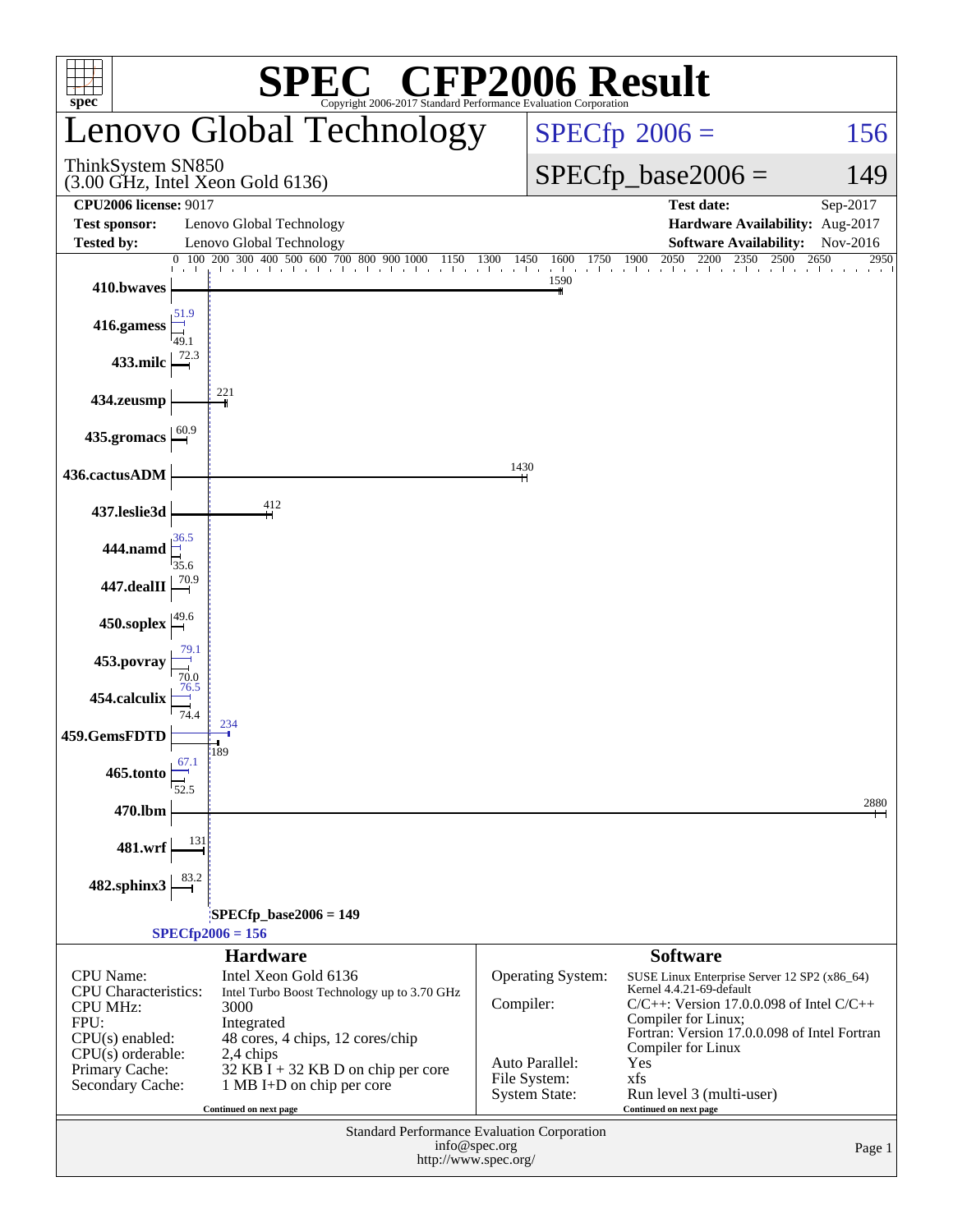

## enovo Global Technology

#### ThinkSystem SN850

(3.00 GHz, Intel Xeon Gold 6136)

### $SPECfp2006 = 156$  $SPECfp2006 = 156$

### $SPECfp\_base2006 = 149$

**[CPU2006 license:](http://www.spec.org/auto/cpu2006/Docs/result-fields.html#CPU2006license)** 9017 **[Test date:](http://www.spec.org/auto/cpu2006/Docs/result-fields.html#Testdate)** Sep-2017 **[Test sponsor:](http://www.spec.org/auto/cpu2006/Docs/result-fields.html#Testsponsor)** Lenovo Global Technology **[Hardware Availability:](http://www.spec.org/auto/cpu2006/Docs/result-fields.html#HardwareAvailability)** Aug-2017 **[Tested by:](http://www.spec.org/auto/cpu2006/Docs/result-fields.html#Testedby)** Lenovo Global Technology **[Software Availability:](http://www.spec.org/auto/cpu2006/Docs/result-fields.html#SoftwareAvailability)** Nov-2016 [L3 Cache:](http://www.spec.org/auto/cpu2006/Docs/result-fields.html#L3Cache) 24.75 MB I+D on chip per chip<br>Other Cache: None [Other Cache:](http://www.spec.org/auto/cpu2006/Docs/result-fields.html#OtherCache) [Memory:](http://www.spec.org/auto/cpu2006/Docs/result-fields.html#Memory) 1536 GB (48 x 32 GB 2Rx4 PC4-2666V-R) [Disk Subsystem:](http://www.spec.org/auto/cpu2006/Docs/result-fields.html#DiskSubsystem) 1 x 960 GB SATA SSD [Other Hardware:](http://www.spec.org/auto/cpu2006/Docs/result-fields.html#OtherHardware) None [Base Pointers:](http://www.spec.org/auto/cpu2006/Docs/result-fields.html#BasePointers) 64-bit<br>Peak Pointers: 32/64-bit [Peak Pointers:](http://www.spec.org/auto/cpu2006/Docs/result-fields.html#PeakPointers) [Other Software:](http://www.spec.org/auto/cpu2006/Docs/result-fields.html#OtherSoftware) None

| <b>Results Table</b>   |                                                                                                          |       |                |       |                |       |                |              |                |              |                |              |
|------------------------|----------------------------------------------------------------------------------------------------------|-------|----------------|-------|----------------|-------|----------------|--------------|----------------|--------------|----------------|--------------|
| <b>Benchmark</b>       | <b>Base</b>                                                                                              |       |                |       |                |       | <b>Peak</b>    |              |                |              |                |              |
|                        | <b>Seconds</b>                                                                                           | Ratio | <b>Seconds</b> | Ratio | <b>Seconds</b> | Ratio | <b>Seconds</b> | <b>Ratio</b> | <b>Seconds</b> | <b>Ratio</b> | <b>Seconds</b> | <b>Ratio</b> |
| 410.bwayes             | 8.58                                                                                                     | 1580  | 8.54           | 1590  | 8.51           | 1600  | 8.58           | 1580         | 8.54           | 1590         | 8.51           | 1600         |
| $416$ .gamess          | 399                                                                                                      | 49.1  | 399            | 49.0  | 399            | 49.1  | 377            | 51.9         | 378            | 51.8         | 378            | 51.9         |
| $ 433$ .milc           | 128                                                                                                      | 71.6  | 127            | 72.3  | 127            | 72.5  | 128            | 71.6         | 127            | 72.3         | 127            | 72.5         |
| $ 434$ . zeusmp        | 40.5                                                                                                     | 225   | 42.1           | 216   | 41.2           | 221   | 40.5           | 225          | 42.1           | 216          | 41.2           | <u>221</u>   |
| $435.\n$ gromacs       | 117                                                                                                      | 61.1  | 118            | 60.5  | 117            | 60.9  | 117            | 61.1         | 118            | 60.5         | 117            | 60.9         |
| 436.cactusADM          | 8.34                                                                                                     | 1430  | 8.23           | 1450  | 8.33           | 1430  | 8.34           | 1430         | 8.23           | 1450         | 8.33           | 1430         |
| 437.leslie3d           | 24.2                                                                                                     | 389   | 22.8           | 413   | 22.8           | 412   | 24.2           | 389          | 22.8           | 413          | 22.8           | 412          |
| 444.namd               | 225                                                                                                      | 35.6  | 225            | 35.6  | 225            | 35.6  | 220            | 36.5         | 220            | 36.5         | 220            | 36.4         |
| $ 447 \text{.}$ dealII | 161                                                                                                      | 71.1  | 161            | 70.9  | 161            | 70.9  | 161            | 71.1         | 161            | 70.9         | 161            | 70.9         |
| $450$ .soplex          | 172                                                                                                      | 48.6  | 168            | 49.7  | 168            | 49.6  | 172            | 48.6         | 168            | 49.7         | 168            | <u>49.6</u>  |
| $453$ .povray          | 76.0                                                                                                     | 70.0  | 76.2           | 69.8  | 76.0           | 70.0  | 67.5           | 78.8         | 67.3           | 79.1         | 67.1           | 79.3         |
| $454$ .calculix        | 111                                                                                                      | 74.5  | 111            | 74.4  | 111            | 74.4  | 108            | 76.5         | 108            | 76.7         | 108            | 76.5         |
| 459.GemsFDTD           | 54.8                                                                                                     | 194   | 56.5           | 188   | 56.1           | 189   | 44.9           | 236          | 45.3           | 234          | 46.3           | 229          |
| $ 465$ .tonto          | 187                                                                                                      | 52.5  | 189            | 52.1  | 186            | 53.0  | 147            | 67.0         | 147            | 67.1         | 146            | 67.2         |
| 470.1bm                | 4.77                                                                                                     | 2880  | 4.70           | 2920  | 4.77           | 2880  | 4.77           | 2880         | 4.70           | 2920         | 4.77           | 2880         |
| 481.wrf                | 85.0                                                                                                     | 131   | 85.5           | 131   | 85.4           | 131   | 85.0           | 131          | 85.5           | 131          | 85.4           | 131          |
| 482.sphinx3            | 237                                                                                                      | 82.3  | 231            | 84.3  | 234            | 83.2  | 237            | 82.3         | 231            | 84.3         | 234            | 83.2         |
|                        | Results appear in the order in which they were run. Bold underlined text indicates a median measurement. |       |                |       |                |       |                |              |                |              |                |              |

### **[Operating System Notes](http://www.spec.org/auto/cpu2006/Docs/result-fields.html#OperatingSystemNotes)**

Stack size set to unlimited using "ulimit -s unlimited"

### **[Platform Notes](http://www.spec.org/auto/cpu2006/Docs/result-fields.html#PlatformNotes)**

 BIOS configuration: Choose Operating Mode set to Maximum Performance Hyper-Threading set to Disable Per Core P-state set to Disable DCA set to Disable Patrol Scrub set to Disable LLC dead line alloc set to Disable Sysinfo program /home/cpu2006-1.2-ic17.0/config/sysinfo.rev6993 Revision 6993 of 2015-11-06 (b5e8d4b4eb51ed28d7f98696cbe290c1) running on SN850-01 Tue Sep 5 11:41:54 2017 Continued on next page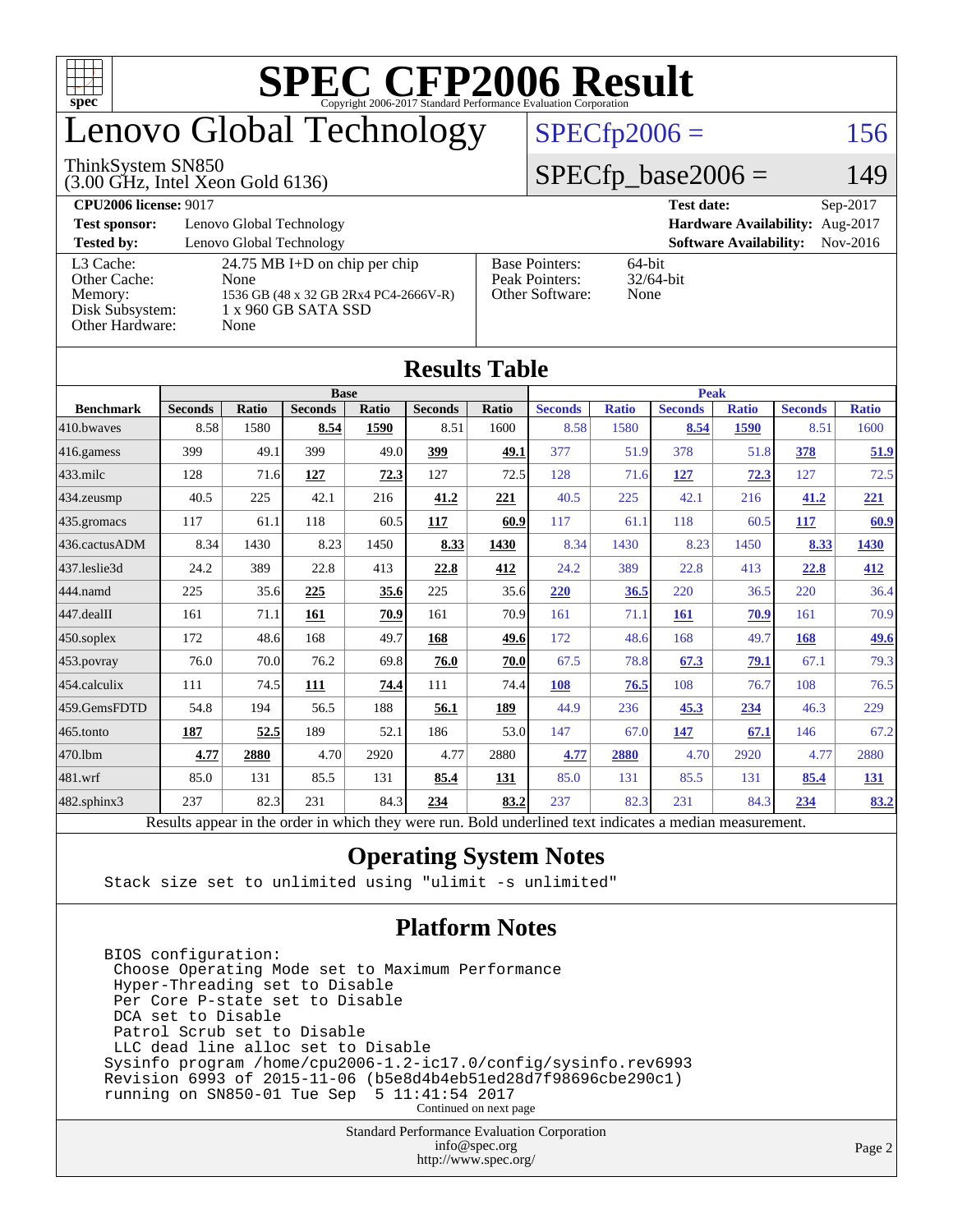

### enovo Global Technology

 $SPECTp2006 = 156$ 

(3.00 GHz, Intel Xeon Gold 6136) ThinkSystem SN850

 $SPECTp\_base2006 = 149$ 

#### **[CPU2006 license:](http://www.spec.org/auto/cpu2006/Docs/result-fields.html#CPU2006license)** 9017 **[Test date:](http://www.spec.org/auto/cpu2006/Docs/result-fields.html#Testdate)** Sep-2017

**[Test sponsor:](http://www.spec.org/auto/cpu2006/Docs/result-fields.html#Testsponsor)** Lenovo Global Technology **[Hardware Availability:](http://www.spec.org/auto/cpu2006/Docs/result-fields.html#HardwareAvailability)** Aug-2017 **[Tested by:](http://www.spec.org/auto/cpu2006/Docs/result-fields.html#Testedby)** Lenovo Global Technology **[Software Availability:](http://www.spec.org/auto/cpu2006/Docs/result-fields.html#SoftwareAvailability)** Nov-2016

#### **[Platform Notes \(Continued\)](http://www.spec.org/auto/cpu2006/Docs/result-fields.html#PlatformNotes)**

Standard Performance Evaluation Corporation [info@spec.org](mailto:info@spec.org) This section contains SUT (System Under Test) info as seen by some common utilities. To remove or add to this section, see: <http://www.spec.org/cpu2006/Docs/config.html#sysinfo> From /proc/cpuinfo model name : Intel(R) Xeon(R) Gold 6136 CPU @ 3.00GHz 4 "physical id"s (chips) 48 "processors" cores, siblings (Caution: counting these is hw and system dependent. The following excerpts from /proc/cpuinfo might not be reliable. Use with caution.) cpu cores : 12 siblings : 12 physical 0: cores 0 1 2 3 4 9 10 16 18 19 25 26 physical 1: cores 0 1 2 3 4 9 10 16 18 19 25 26 physical 2: cores 0 1 2 3 4 9 10 16 18 19 25 26 physical 3: cores 0 1 2 3 4 9 10 16 18 19 25 26 cache size : 25344 KB From /proc/meminfo MemTotal: 1584967348 kB HugePages\_Total: 0 Hugepagesize: 2048 kB From /etc/\*release\* /etc/\*version\* SuSE-release: SUSE Linux Enterprise Server 12 (x86\_64) VERSION = 12 PATCHLEVEL = 2 # This file is deprecated and will be removed in a future service pack or release. # Please check /etc/os-release for details about this release. os-release: NAME="SLES" VERSION="12-SP2" VERSION\_ID="12.2" PRETTY\_NAME="SUSE Linux Enterprise Server 12 SP2" ID="sles" ANSI\_COLOR="0;32" CPE\_NAME="cpe:/o:suse:sles:12:sp2" uname -a: Linux SN850-01 4.4.21-69-default #1 SMP Tue Oct 25 10:58:20 UTC 2016 (9464f67) x86\_64 x86\_64 x86\_64 GNU/Linux run-level 3 Sep 5 11:33 SPEC is set to: /home/cpu2006-1.2-ic17.0<br>Filesystem Type Size Used Avail Used Avail Use% Mounted on /dev/sda4 xfs 836G 294G 543G 36% /home Additional information from dmidecode: Continued on next page

<http://www.spec.org/>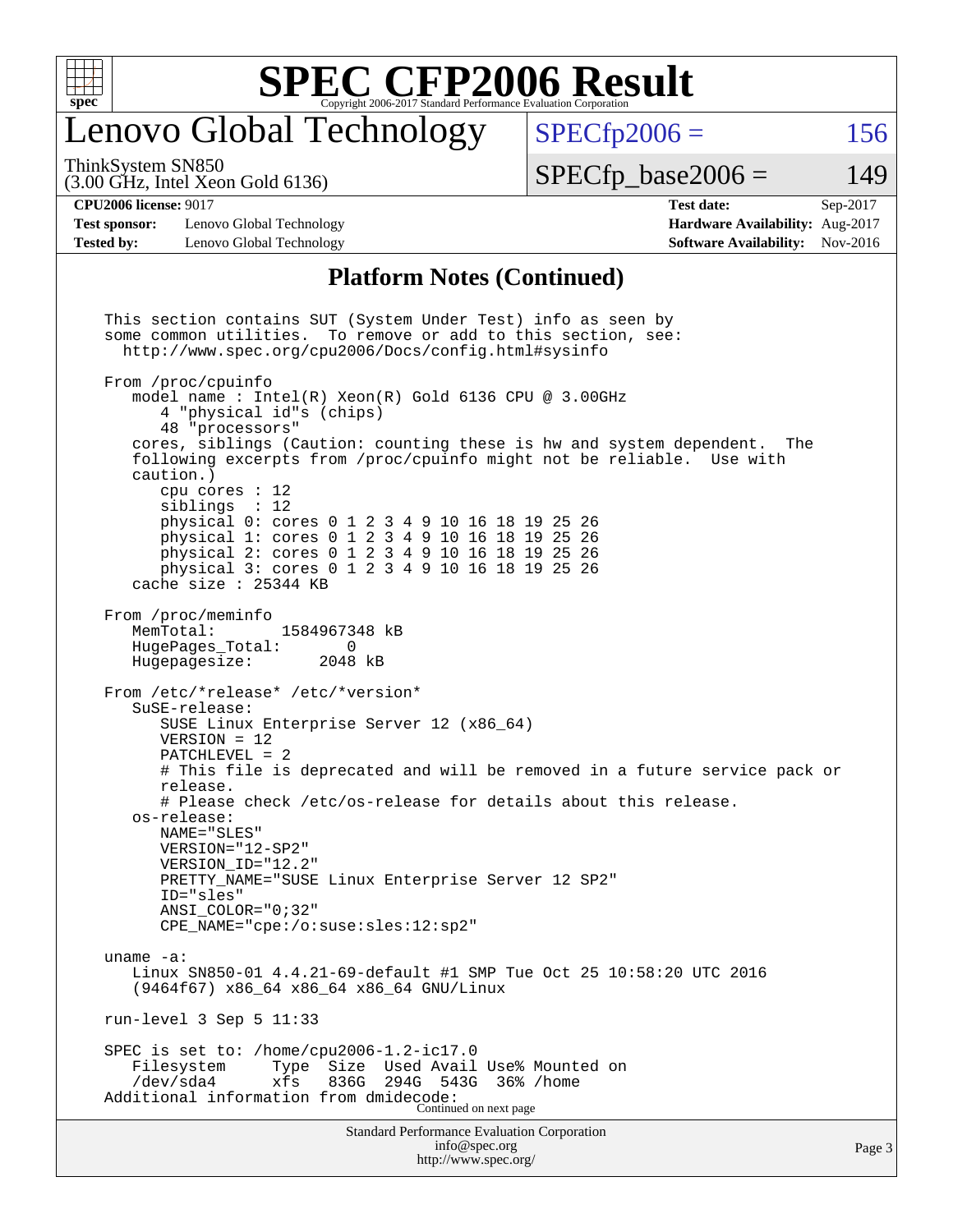

### enovo Global Technology

ThinkSystem SN850

(3.00 GHz, Intel Xeon Gold 6136)

 $SPECTp2006 = 156$ 

### $SPECTp\_base2006 = 149$

**[Test sponsor:](http://www.spec.org/auto/cpu2006/Docs/result-fields.html#Testsponsor)** Lenovo Global Technology **[Hardware Availability:](http://www.spec.org/auto/cpu2006/Docs/result-fields.html#HardwareAvailability)** Aug-2017 **[Tested by:](http://www.spec.org/auto/cpu2006/Docs/result-fields.html#Testedby)** Lenovo Global Technology **[Software Availability:](http://www.spec.org/auto/cpu2006/Docs/result-fields.html#SoftwareAvailability)** Nov-2016

**[CPU2006 license:](http://www.spec.org/auto/cpu2006/Docs/result-fields.html#CPU2006license)** 9017 **[Test date:](http://www.spec.org/auto/cpu2006/Docs/result-fields.html#Testdate)** Sep-2017

#### **[Platform Notes \(Continued\)](http://www.spec.org/auto/cpu2006/Docs/result-fields.html#PlatformNotes)**

 Warning: Use caution when you interpret this section. The 'dmidecode' program reads system data which is "intended to allow hardware to be accurately determined", but the intent may not be met, as there are frequent changes to hardware, firmware, and the "DMTF SMBIOS" standard.

 BIOS Lenovo -[IVE109A-1.00]- 04/27/2017 Memory: 48x Samsung M393A4K40BB2-CTD 32 GB 2 rank 2666 MHz

(End of data from sysinfo program)

### **[General Notes](http://www.spec.org/auto/cpu2006/Docs/result-fields.html#GeneralNotes)**

Environment variables set by runspec before the start of the run: KMP\_AFFINITY = "granularity=fine,compact" LD\_LIBRARY\_PATH = "/home/cpu2006-1.2-ic17.0/libs/32:/home/cpu2006-1.2-ic17.0/libs/64:/home/cpu2006-1.2-ic17.0/sh10.2" OMP\_NUM\_THREADS = "48"

 Binaries compiled on a system with 1x Intel Core i7-4790 CPU + 32GB RAM memory using Redhat Enterprise Linux 7.2 Transparent Huge Pages disabled with: echo never > /sys/kernel/mm/transparent\_hugepage/enabled

### **[Base Compiler Invocation](http://www.spec.org/auto/cpu2006/Docs/result-fields.html#BaseCompilerInvocation)**

[C benchmarks](http://www.spec.org/auto/cpu2006/Docs/result-fields.html#Cbenchmarks):  $inc - m64$ 

[C++ benchmarks:](http://www.spec.org/auto/cpu2006/Docs/result-fields.html#CXXbenchmarks) [icpc -m64](http://www.spec.org/cpu2006/results/res2017q4/cpu2006-20170918-50009.flags.html#user_CXXbase_intel_icpc_64bit_fc66a5337ce925472a5c54ad6a0de310)

[Fortran benchmarks](http://www.spec.org/auto/cpu2006/Docs/result-fields.html#Fortranbenchmarks): [ifort -m64](http://www.spec.org/cpu2006/results/res2017q4/cpu2006-20170918-50009.flags.html#user_FCbase_intel_ifort_64bit_ee9d0fb25645d0210d97eb0527dcc06e)

[Benchmarks using both Fortran and C](http://www.spec.org/auto/cpu2006/Docs/result-fields.html#BenchmarksusingbothFortranandC): [icc -m64](http://www.spec.org/cpu2006/results/res2017q4/cpu2006-20170918-50009.flags.html#user_CC_FCbase_intel_icc_64bit_bda6cc9af1fdbb0edc3795bac97ada53) [ifort -m64](http://www.spec.org/cpu2006/results/res2017q4/cpu2006-20170918-50009.flags.html#user_CC_FCbase_intel_ifort_64bit_ee9d0fb25645d0210d97eb0527dcc06e)

### **[Base Portability Flags](http://www.spec.org/auto/cpu2006/Docs/result-fields.html#BasePortabilityFlags)**

 410.bwaves: [-DSPEC\\_CPU\\_LP64](http://www.spec.org/cpu2006/results/res2017q4/cpu2006-20170918-50009.flags.html#suite_basePORTABILITY410_bwaves_DSPEC_CPU_LP64) 416.gamess: [-DSPEC\\_CPU\\_LP64](http://www.spec.org/cpu2006/results/res2017q4/cpu2006-20170918-50009.flags.html#suite_basePORTABILITY416_gamess_DSPEC_CPU_LP64) 433.milc: [-DSPEC\\_CPU\\_LP64](http://www.spec.org/cpu2006/results/res2017q4/cpu2006-20170918-50009.flags.html#suite_basePORTABILITY433_milc_DSPEC_CPU_LP64) 434.zeusmp: [-DSPEC\\_CPU\\_LP64](http://www.spec.org/cpu2006/results/res2017q4/cpu2006-20170918-50009.flags.html#suite_basePORTABILITY434_zeusmp_DSPEC_CPU_LP64) 435.gromacs: [-DSPEC\\_CPU\\_LP64](http://www.spec.org/cpu2006/results/res2017q4/cpu2006-20170918-50009.flags.html#suite_basePORTABILITY435_gromacs_DSPEC_CPU_LP64) [-nofor\\_main](http://www.spec.org/cpu2006/results/res2017q4/cpu2006-20170918-50009.flags.html#user_baseLDPORTABILITY435_gromacs_f-nofor_main) 436.cactusADM: [-DSPEC\\_CPU\\_LP64](http://www.spec.org/cpu2006/results/res2017q4/cpu2006-20170918-50009.flags.html#suite_basePORTABILITY436_cactusADM_DSPEC_CPU_LP64) [-nofor\\_main](http://www.spec.org/cpu2006/results/res2017q4/cpu2006-20170918-50009.flags.html#user_baseLDPORTABILITY436_cactusADM_f-nofor_main)

Continued on next page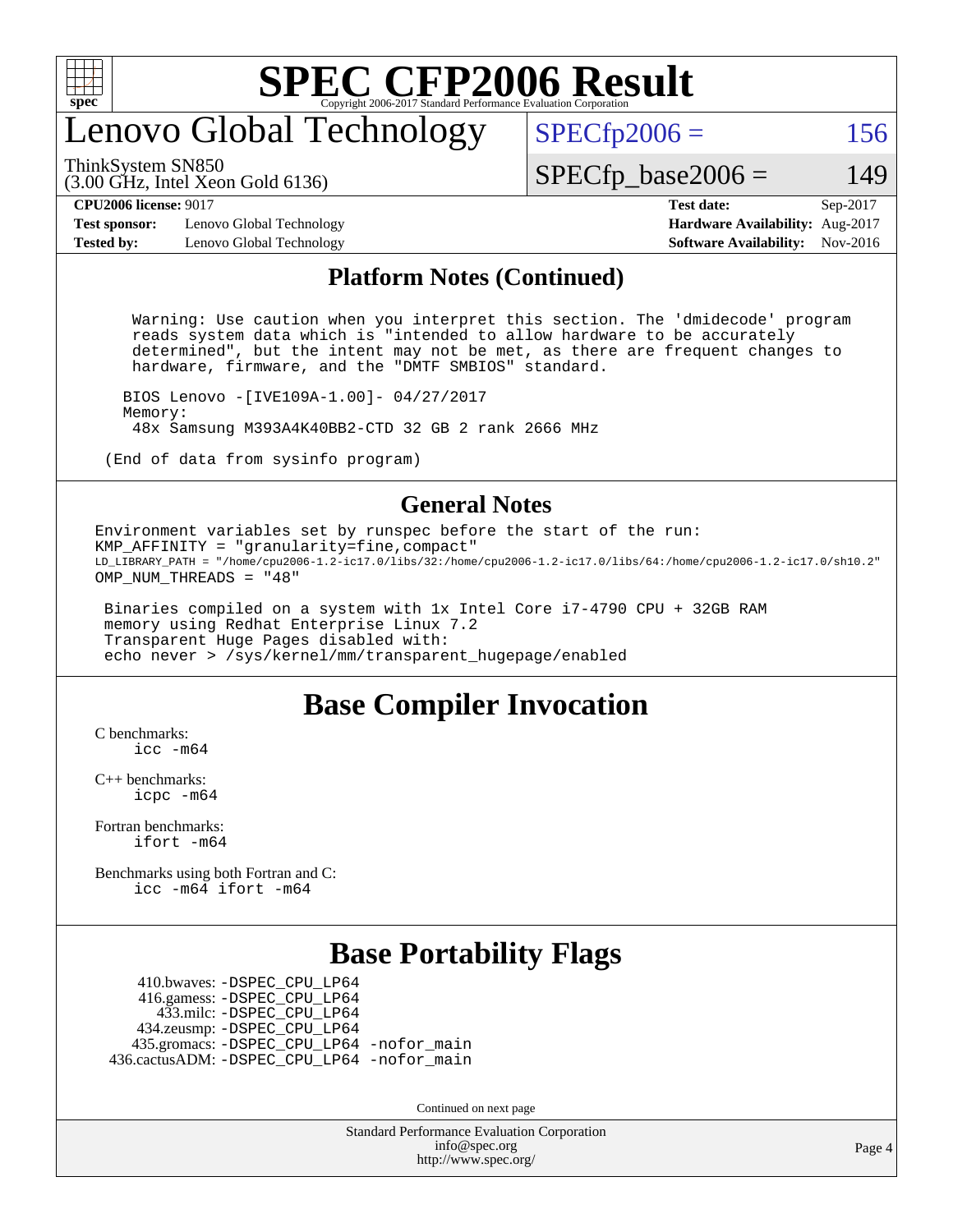

enovo Global Technology

 $SPECfp2006 = 156$  $SPECfp2006 = 156$ 

(3.00 GHz, Intel Xeon Gold 6136) ThinkSystem SN850

 $SPECfp\_base2006 = 149$ 

**[Test sponsor:](http://www.spec.org/auto/cpu2006/Docs/result-fields.html#Testsponsor)** Lenovo Global Technology **[Hardware Availability:](http://www.spec.org/auto/cpu2006/Docs/result-fields.html#HardwareAvailability)** Aug-2017

**[CPU2006 license:](http://www.spec.org/auto/cpu2006/Docs/result-fields.html#CPU2006license)** 9017 **[Test date:](http://www.spec.org/auto/cpu2006/Docs/result-fields.html#Testdate)** Sep-2017 **[Tested by:](http://www.spec.org/auto/cpu2006/Docs/result-fields.html#Testedby)** Lenovo Global Technology **[Software Availability:](http://www.spec.org/auto/cpu2006/Docs/result-fields.html#SoftwareAvailability)** Nov-2016

### **[Base Portability Flags \(Continued\)](http://www.spec.org/auto/cpu2006/Docs/result-fields.html#BasePortabilityFlags)**

 437.leslie3d: [-DSPEC\\_CPU\\_LP64](http://www.spec.org/cpu2006/results/res2017q4/cpu2006-20170918-50009.flags.html#suite_basePORTABILITY437_leslie3d_DSPEC_CPU_LP64) 444.namd: [-DSPEC\\_CPU\\_LP64](http://www.spec.org/cpu2006/results/res2017q4/cpu2006-20170918-50009.flags.html#suite_basePORTABILITY444_namd_DSPEC_CPU_LP64) 447.dealII: [-DSPEC\\_CPU\\_LP64](http://www.spec.org/cpu2006/results/res2017q4/cpu2006-20170918-50009.flags.html#suite_basePORTABILITY447_dealII_DSPEC_CPU_LP64) 450.soplex: [-DSPEC\\_CPU\\_LP64](http://www.spec.org/cpu2006/results/res2017q4/cpu2006-20170918-50009.flags.html#suite_basePORTABILITY450_soplex_DSPEC_CPU_LP64) 453.povray: [-DSPEC\\_CPU\\_LP64](http://www.spec.org/cpu2006/results/res2017q4/cpu2006-20170918-50009.flags.html#suite_basePORTABILITY453_povray_DSPEC_CPU_LP64) 454.calculix: [-DSPEC\\_CPU\\_LP64](http://www.spec.org/cpu2006/results/res2017q4/cpu2006-20170918-50009.flags.html#suite_basePORTABILITY454_calculix_DSPEC_CPU_LP64) [-nofor\\_main](http://www.spec.org/cpu2006/results/res2017q4/cpu2006-20170918-50009.flags.html#user_baseLDPORTABILITY454_calculix_f-nofor_main) 459.GemsFDTD: [-DSPEC\\_CPU\\_LP64](http://www.spec.org/cpu2006/results/res2017q4/cpu2006-20170918-50009.flags.html#suite_basePORTABILITY459_GemsFDTD_DSPEC_CPU_LP64) 465.tonto: [-DSPEC\\_CPU\\_LP64](http://www.spec.org/cpu2006/results/res2017q4/cpu2006-20170918-50009.flags.html#suite_basePORTABILITY465_tonto_DSPEC_CPU_LP64) 470.lbm: [-DSPEC\\_CPU\\_LP64](http://www.spec.org/cpu2006/results/res2017q4/cpu2006-20170918-50009.flags.html#suite_basePORTABILITY470_lbm_DSPEC_CPU_LP64) 482.sphinx3: [-DSPEC\\_CPU\\_LP64](http://www.spec.org/cpu2006/results/res2017q4/cpu2006-20170918-50009.flags.html#suite_basePORTABILITY482_sphinx3_DSPEC_CPU_LP64)

481.wrf: [-DSPEC\\_CPU\\_LP64](http://www.spec.org/cpu2006/results/res2017q4/cpu2006-20170918-50009.flags.html#suite_basePORTABILITY481_wrf_DSPEC_CPU_LP64) [-DSPEC\\_CPU\\_CASE\\_FLAG](http://www.spec.org/cpu2006/results/res2017q4/cpu2006-20170918-50009.flags.html#b481.wrf_baseCPORTABILITY_DSPEC_CPU_CASE_FLAG) [-DSPEC\\_CPU\\_LINUX](http://www.spec.org/cpu2006/results/res2017q4/cpu2006-20170918-50009.flags.html#b481.wrf_baseCPORTABILITY_DSPEC_CPU_LINUX)

### **[Base Optimization Flags](http://www.spec.org/auto/cpu2006/Docs/result-fields.html#BaseOptimizationFlags)**

[C benchmarks](http://www.spec.org/auto/cpu2006/Docs/result-fields.html#Cbenchmarks):

[-xCORE-AVX2](http://www.spec.org/cpu2006/results/res2017q4/cpu2006-20170918-50009.flags.html#user_CCbase_f-xCORE-AVX2) [-ipo](http://www.spec.org/cpu2006/results/res2017q4/cpu2006-20170918-50009.flags.html#user_CCbase_f-ipo) [-O3](http://www.spec.org/cpu2006/results/res2017q4/cpu2006-20170918-50009.flags.html#user_CCbase_f-O3) [-no-prec-div](http://www.spec.org/cpu2006/results/res2017q4/cpu2006-20170918-50009.flags.html#user_CCbase_f-no-prec-div) [-parallel](http://www.spec.org/cpu2006/results/res2017q4/cpu2006-20170918-50009.flags.html#user_CCbase_f-parallel) [-qopt-prefetch](http://www.spec.org/cpu2006/results/res2017q4/cpu2006-20170918-50009.flags.html#user_CCbase_f-qopt-prefetch)

[C++ benchmarks:](http://www.spec.org/auto/cpu2006/Docs/result-fields.html#CXXbenchmarks)

[-xCORE-AVX2](http://www.spec.org/cpu2006/results/res2017q4/cpu2006-20170918-50009.flags.html#user_CXXbase_f-xCORE-AVX2) [-ipo](http://www.spec.org/cpu2006/results/res2017q4/cpu2006-20170918-50009.flags.html#user_CXXbase_f-ipo) [-O3](http://www.spec.org/cpu2006/results/res2017q4/cpu2006-20170918-50009.flags.html#user_CXXbase_f-O3) [-no-prec-div](http://www.spec.org/cpu2006/results/res2017q4/cpu2006-20170918-50009.flags.html#user_CXXbase_f-no-prec-div) [-qopt-prefetch](http://www.spec.org/cpu2006/results/res2017q4/cpu2006-20170918-50009.flags.html#user_CXXbase_f-qopt-prefetch)

[Fortran benchmarks](http://www.spec.org/auto/cpu2006/Docs/result-fields.html#Fortranbenchmarks): [-xCORE-AVX2](http://www.spec.org/cpu2006/results/res2017q4/cpu2006-20170918-50009.flags.html#user_FCbase_f-xCORE-AVX2) [-ipo](http://www.spec.org/cpu2006/results/res2017q4/cpu2006-20170918-50009.flags.html#user_FCbase_f-ipo) [-O3](http://www.spec.org/cpu2006/results/res2017q4/cpu2006-20170918-50009.flags.html#user_FCbase_f-O3) [-no-prec-div](http://www.spec.org/cpu2006/results/res2017q4/cpu2006-20170918-50009.flags.html#user_FCbase_f-no-prec-div) [-parallel](http://www.spec.org/cpu2006/results/res2017q4/cpu2006-20170918-50009.flags.html#user_FCbase_f-parallel) [-qopt-prefetch](http://www.spec.org/cpu2006/results/res2017q4/cpu2006-20170918-50009.flags.html#user_FCbase_f-qopt-prefetch)

[Benchmarks using both Fortran and C](http://www.spec.org/auto/cpu2006/Docs/result-fields.html#BenchmarksusingbothFortranandC): [-xCORE-AVX2](http://www.spec.org/cpu2006/results/res2017q4/cpu2006-20170918-50009.flags.html#user_CC_FCbase_f-xCORE-AVX2) [-ipo](http://www.spec.org/cpu2006/results/res2017q4/cpu2006-20170918-50009.flags.html#user_CC_FCbase_f-ipo) [-O3](http://www.spec.org/cpu2006/results/res2017q4/cpu2006-20170918-50009.flags.html#user_CC_FCbase_f-O3) [-no-prec-div](http://www.spec.org/cpu2006/results/res2017q4/cpu2006-20170918-50009.flags.html#user_CC_FCbase_f-no-prec-div) [-parallel](http://www.spec.org/cpu2006/results/res2017q4/cpu2006-20170918-50009.flags.html#user_CC_FCbase_f-parallel) [-qopt-prefetch](http://www.spec.org/cpu2006/results/res2017q4/cpu2006-20170918-50009.flags.html#user_CC_FCbase_f-qopt-prefetch)

### **[Peak Compiler Invocation](http://www.spec.org/auto/cpu2006/Docs/result-fields.html#PeakCompilerInvocation)**

[C benchmarks](http://www.spec.org/auto/cpu2006/Docs/result-fields.html#Cbenchmarks): [icc -m64](http://www.spec.org/cpu2006/results/res2017q4/cpu2006-20170918-50009.flags.html#user_CCpeak_intel_icc_64bit_bda6cc9af1fdbb0edc3795bac97ada53)

[C++ benchmarks:](http://www.spec.org/auto/cpu2006/Docs/result-fields.html#CXXbenchmarks) [icpc -m64](http://www.spec.org/cpu2006/results/res2017q4/cpu2006-20170918-50009.flags.html#user_CXXpeak_intel_icpc_64bit_fc66a5337ce925472a5c54ad6a0de310)

[Fortran benchmarks](http://www.spec.org/auto/cpu2006/Docs/result-fields.html#Fortranbenchmarks): [ifort -m64](http://www.spec.org/cpu2006/results/res2017q4/cpu2006-20170918-50009.flags.html#user_FCpeak_intel_ifort_64bit_ee9d0fb25645d0210d97eb0527dcc06e)

[Benchmarks using both Fortran and C](http://www.spec.org/auto/cpu2006/Docs/result-fields.html#BenchmarksusingbothFortranandC): [icc -m64](http://www.spec.org/cpu2006/results/res2017q4/cpu2006-20170918-50009.flags.html#user_CC_FCpeak_intel_icc_64bit_bda6cc9af1fdbb0edc3795bac97ada53) [ifort -m64](http://www.spec.org/cpu2006/results/res2017q4/cpu2006-20170918-50009.flags.html#user_CC_FCpeak_intel_ifort_64bit_ee9d0fb25645d0210d97eb0527dcc06e)

### **[Peak Portability Flags](http://www.spec.org/auto/cpu2006/Docs/result-fields.html#PeakPortabilityFlags)**

Same as Base Portability Flags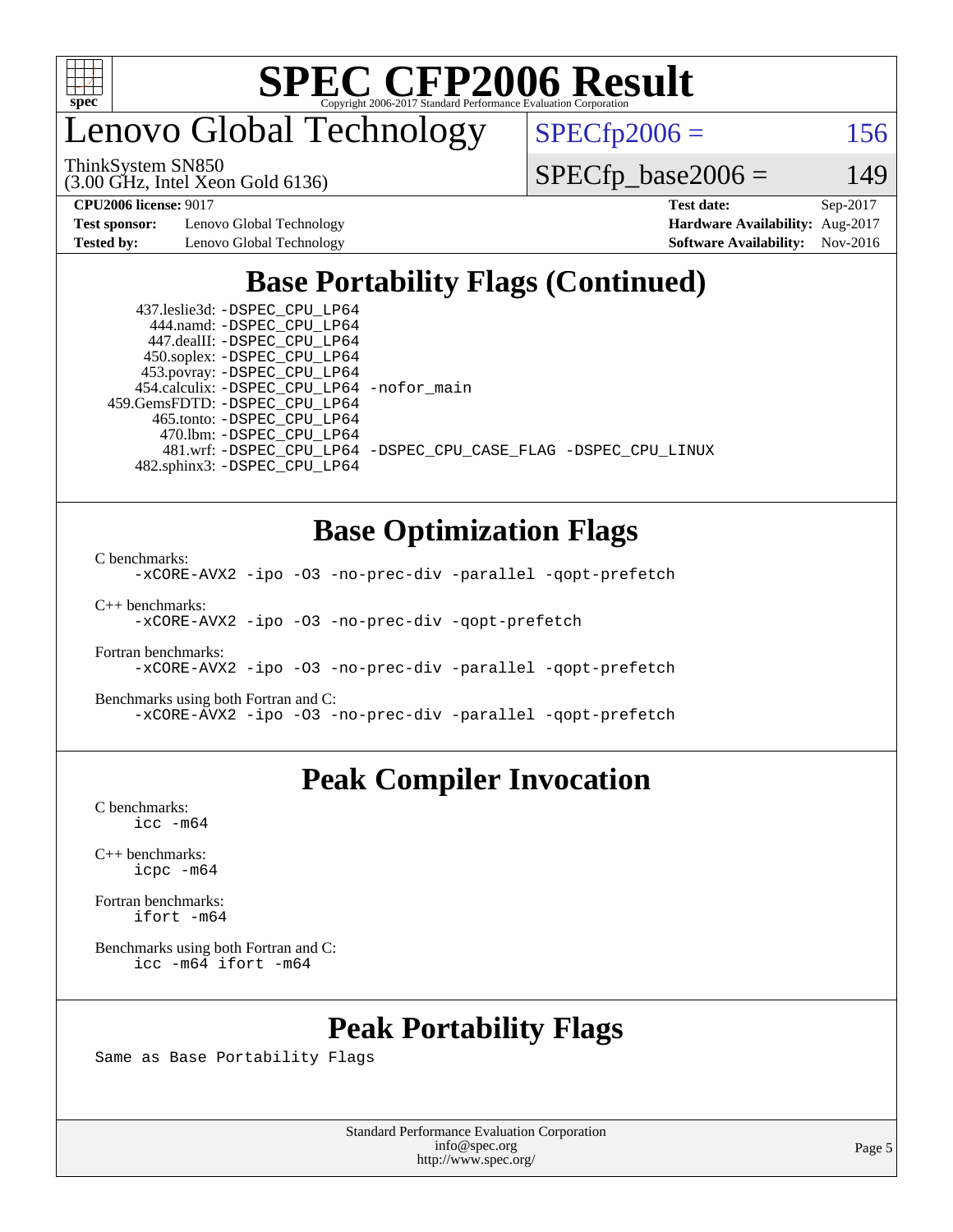

## enovo Global Technology

ThinkSystem SN850

(3.00 GHz, Intel Xeon Gold 6136)

 $SPECTp2006 = 156$ 

 $SPECTp\_base2006 = 149$ 

**[Test sponsor:](http://www.spec.org/auto/cpu2006/Docs/result-fields.html#Testsponsor)** Lenovo Global Technology **[Hardware Availability:](http://www.spec.org/auto/cpu2006/Docs/result-fields.html#HardwareAvailability)** Aug-2017 **[Tested by:](http://www.spec.org/auto/cpu2006/Docs/result-fields.html#Testedby)** Lenovo Global Technology **[Software Availability:](http://www.spec.org/auto/cpu2006/Docs/result-fields.html#SoftwareAvailability)** Nov-2016

**[CPU2006 license:](http://www.spec.org/auto/cpu2006/Docs/result-fields.html#CPU2006license)** 9017 **[Test date:](http://www.spec.org/auto/cpu2006/Docs/result-fields.html#Testdate)** Sep-2017

### **[Peak Optimization Flags](http://www.spec.org/auto/cpu2006/Docs/result-fields.html#PeakOptimizationFlags)**

[C benchmarks](http://www.spec.org/auto/cpu2006/Docs/result-fields.html#Cbenchmarks):

433.milc: basepeak = yes

 $470.$ lbm: basepeak = yes

 $482$ .sphinx3: basepeak = yes

[C++ benchmarks:](http://www.spec.org/auto/cpu2006/Docs/result-fields.html#CXXbenchmarks)

 444.namd: [-prof-gen](http://www.spec.org/cpu2006/results/res2017q4/cpu2006-20170918-50009.flags.html#user_peakPASS1_CXXFLAGSPASS1_LDFLAGS444_namd_prof_gen_e43856698f6ca7b7e442dfd80e94a8fc)(pass 1) [-prof-use](http://www.spec.org/cpu2006/results/res2017q4/cpu2006-20170918-50009.flags.html#user_peakPASS2_CXXFLAGSPASS2_LDFLAGS444_namd_prof_use_bccf7792157ff70d64e32fe3e1250b55)(pass 2) [-xCORE-AVX2](http://www.spec.org/cpu2006/results/res2017q4/cpu2006-20170918-50009.flags.html#user_peakPASS2_CXXFLAGSPASS2_LDFLAGS444_namd_f-xCORE-AVX2)(pass 2)  $-par-num-threads=1(pass 1) -ipo(pass 2) -O3(pass 2)$  $-par-num-threads=1(pass 1) -ipo(pass 2) -O3(pass 2)$  $-par-num-threads=1(pass 1) -ipo(pass 2) -O3(pass 2)$  $-par-num-threads=1(pass 1) -ipo(pass 2) -O3(pass 2)$  $-par-num-threads=1(pass 1) -ipo(pass 2) -O3(pass 2)$  $-par-num-threads=1(pass 1) -ipo(pass 2) -O3(pass 2)$ [-no-prec-div](http://www.spec.org/cpu2006/results/res2017q4/cpu2006-20170918-50009.flags.html#user_peakPASS2_CXXFLAGSPASS2_LDFLAGS444_namd_f-no-prec-div)(pass 2) [-fno-alias](http://www.spec.org/cpu2006/results/res2017q4/cpu2006-20170918-50009.flags.html#user_peakCXXOPTIMIZEOPTIMIZE444_namd_f-no-alias_694e77f6c5a51e658e82ccff53a9e63a) [-auto-ilp32](http://www.spec.org/cpu2006/results/res2017q4/cpu2006-20170918-50009.flags.html#user_peakCXXOPTIMIZE444_namd_f-auto-ilp32)

447.dealII: basepeak = yes

 $450$ .soplex: basepeak = yes

```
 453.povray: -prof-gen(pass 1) -prof-use(pass 2) -xCORE-AVX2(pass 2)
  -par-num-threads=1-ipo-O3(pass 2)-no-prec-div(pass 2) -unroll4 -ansi-alias
```
[Fortran benchmarks](http://www.spec.org/auto/cpu2006/Docs/result-fields.html#Fortranbenchmarks):

 $410.bwaves: basepeak = yes$ 

```
 416.gamess: -prof-gen(pass 1) -prof-use(pass 2) -xCORE-AVX2(pass 2)
  -par-num-threads=1-ipo-O3(pass 2)-no-prec-div(pass 2) -unroll2 -inline-level=0 -scalar-rep-
```
 $434$ .zeusmp: basepeak = yes

437.leslie3d: basepeak = yes

```
 459.GemsFDTD: -prof-gen(pass 1) -prof-use(pass 2) -xCORE-AVX2(pass 2)
     -par-num-threads=1-ipo-O3(pass 2)-no-prec-div(pass 2) -unroll2 -inline-level=0
     -qopt-prefetch -parallel
```

```
 465.tonto: -prof-gen(pass 1) -prof-use(pass 2) -xCORE-AVX2(pass 2)
-par-num-threads=1-ipo-O3(pass 2)-no-prec-div(pass 2) -inline-calloc -qopt-malloc-options=3
-auto -unroll4
```
[Benchmarks using both Fortran and C](http://www.spec.org/auto/cpu2006/Docs/result-fields.html#BenchmarksusingbothFortranandC):

435.gromacs: basepeak = yes

 $436.cactusADM:basepeak = yes$ 

Continued on next page

| <b>Standard Performance Evaluation Corporation</b> |
|----------------------------------------------------|
| info@spec.org                                      |
| http://www.spec.org/                               |